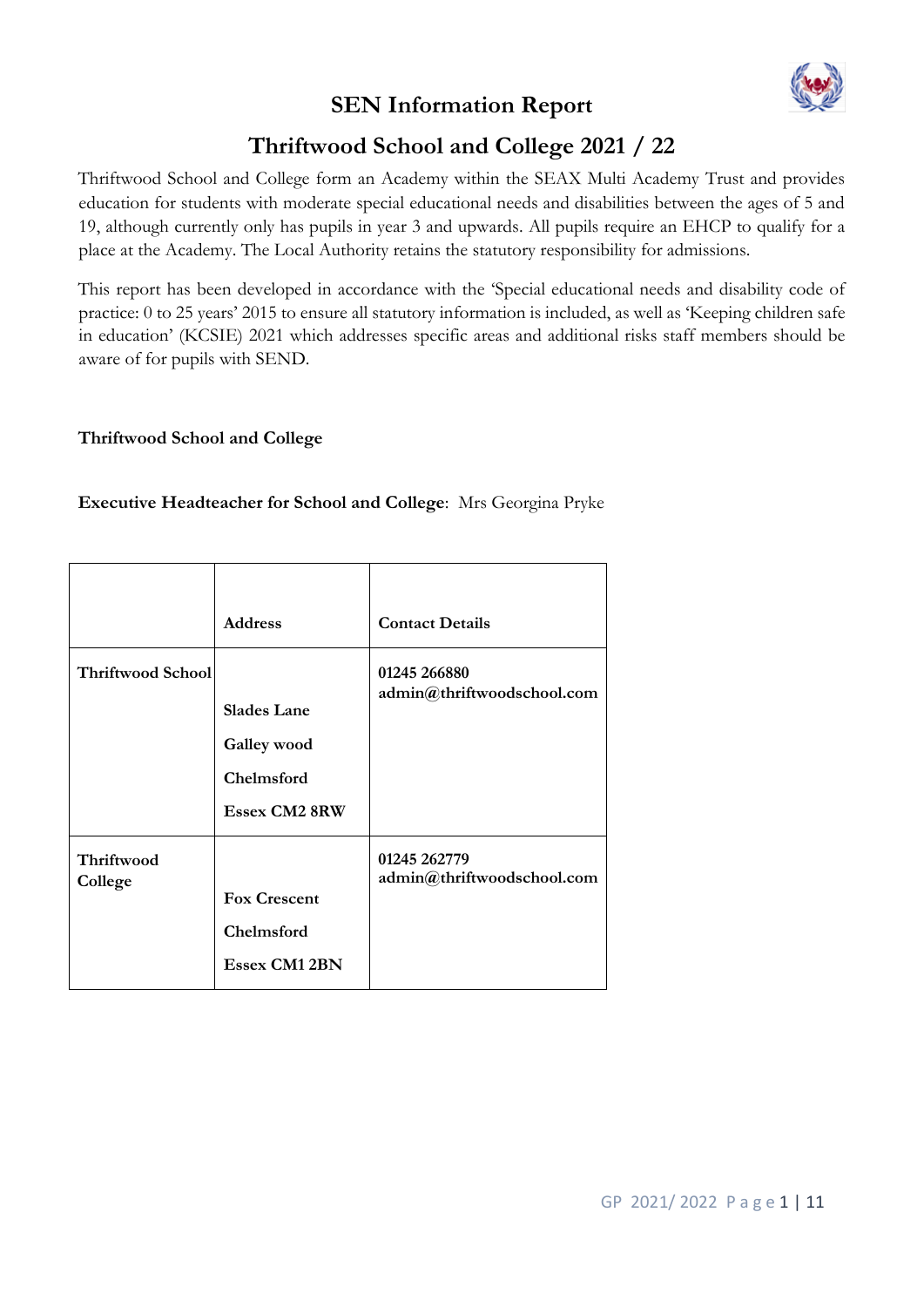#### **Contents**

- 1. The Profile of Learners at Thriftwood School and College
- 2. The maintenance of the Education, Health and Care Plan (EHCP)
- 3. Provision for Learners
- 4. The Coordination of Provision within the Academy
- 5. Staff Training and Meeting Pupil Needs
- 6. Deployment and Maintenance of Resources and Facilities
- 7. Parent/Carer Involvement
- 8. Student Voice
- 9. Safeguarding
- 10. Complaints Procedure
- 11. Associated Support Services
- 12. Preparation for Adulthood and Transition to Other Provisions
- 13. The Local Offer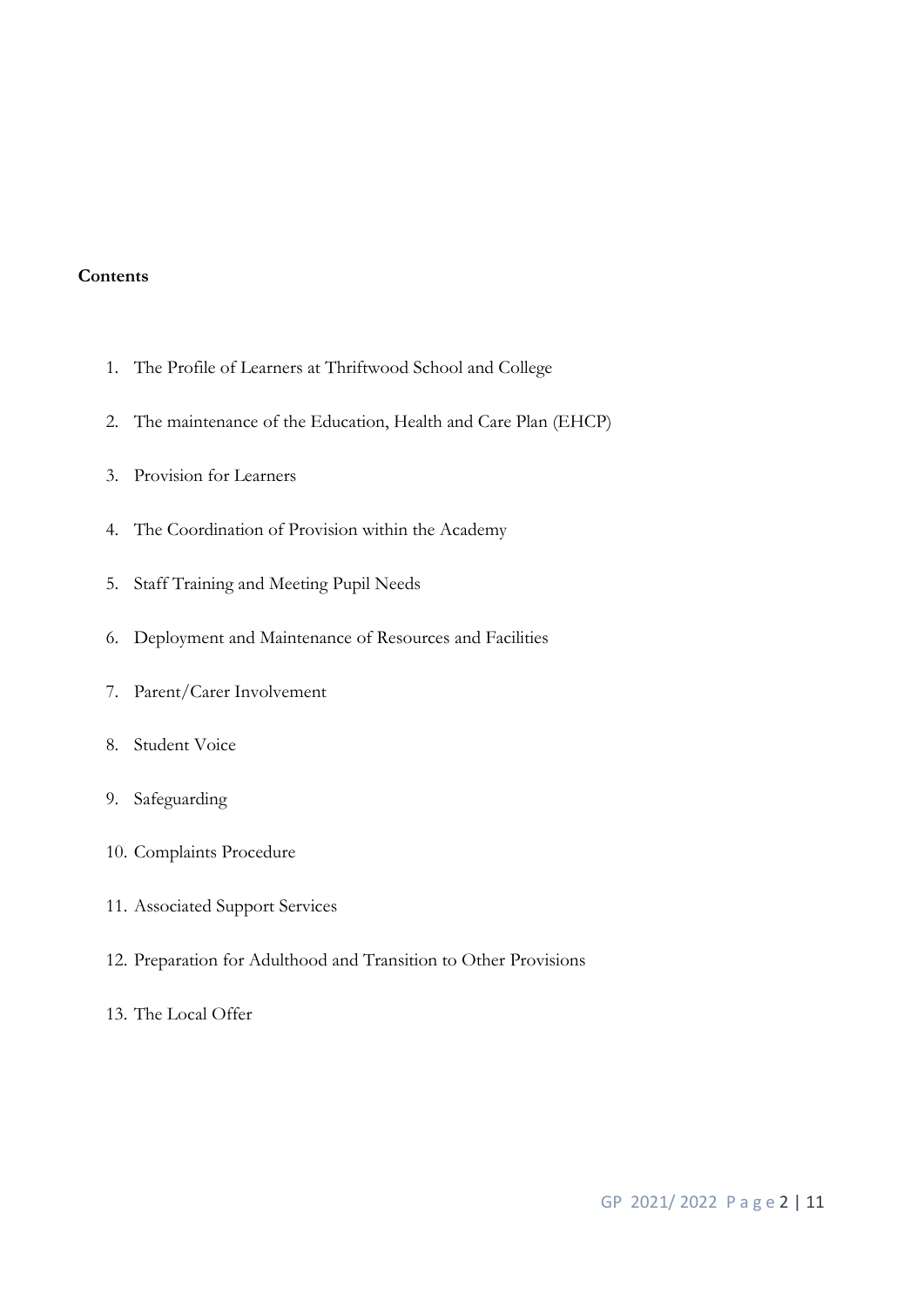### **1. The Profile of Learners at Thriftwood**

Both Thriftwood School and Thriftwood College aim to offer students with moderate learning difficulties, a vibrant education which is individualised and appropriately matched to their learning needs in a safe environment where personal development is at the heart of the curriculum. The aim is to enable young people to develop the confidence and skills they need to move on to the next phase of their lives, whether it is to further education and training, employment or to work towards a happy, healthy and independent life.

**Communication and Interaction**  Students with a range of social communication difficulties such as those diagnosed with moderate Autistic Spectrum Conditions. Also those with a range of Speech and Language conditions. **Cognition and Learning**  Students with moderate impairments and developmental delays in cognitive function. Those students whom have struggled to acquire functional literacy and numeracy in relation to mainstream peers. **Social, Emotional and Mental Health**  Some students present with high levels of anxiety and distress. This may be in relation to a diagnosed condition such as ASC, but may also be a result of self-esteem issues and under developed resilience. **Sensory Physical Needs**  Some students may require support for 'sensory integration' and self-regulation as a result of ASC. Other students may have physical impairments as a result of diagnosed conditions such as cerebral palsy and a range of other medical needs.

Thriftwood supports students with a range of learning needs.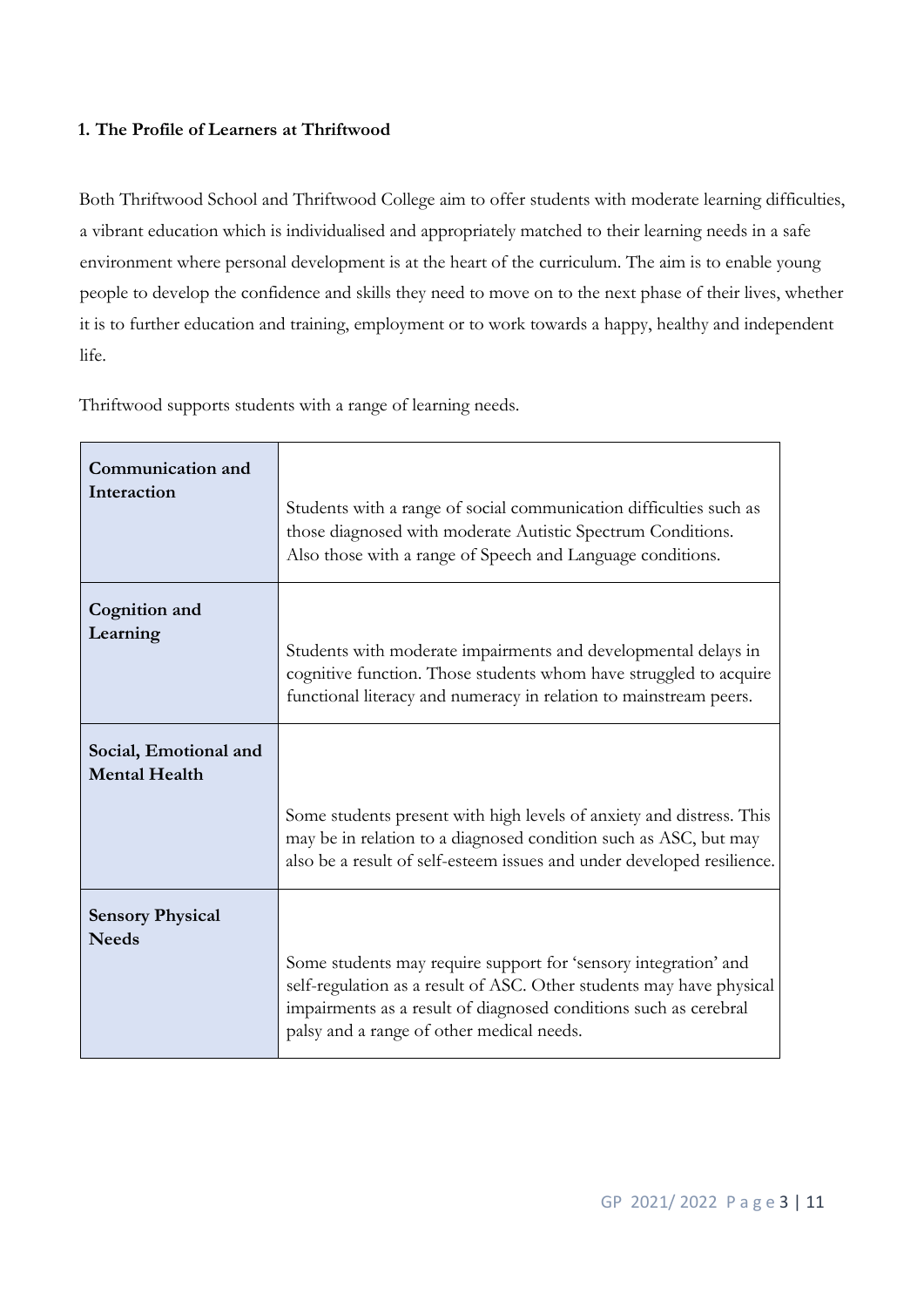| Resilience,      | All students who come to Thriftwood require a determined          |  |
|------------------|-------------------------------------------------------------------|--|
| Independence and | approach to improve their ability to cope emotionally with        |  |
| Preparation for  | challenge, particularly in preparing for Adulthood. This is a key |  |
| Adulthood        | focus for both School and College                                 |  |
|                  |                                                                   |  |

### **2. The Maintenance of the EHCP**

Admission to Thriftwood is determined in consultation with the LA and requires an EHCP. Some students transferring from the Mainstream sector will have specific provision written into the EHCP, which may not be available at Thriftwood. Both the LA and parents need to be aware of how the provision of education and the support for learners is organised within the School and College, which may not fulfil the specificity outlined in the original plan. Clarity about provision in relation to an EHCP will be a key aspect of the consultation and admissions procedure.

The EHCP will be reviewed on an annual basis and provision will be adjusted to reflect the offer available in both the School and the College. Both student voice and parental involvement within the review process form the bedrock of the subsequent outcomes and aims.

Where children are in Public Care (LAC) the Review of the EHCP, will, where possible, be held in conjunction with the PEP and LAC Review.

#### **3. Provision for Learners**

The organisational structures and curricula in School and College are designed to meet the needs of learners and are as personalised as resources allow. Class sizes are maintained below 15 students (with an ideal size of 12 pupils on the school site), with learning support provided depending on the needs of specific groups. The School has a staffing ratio of between 2 to 3 adults per group, whereas the College has a ratio of 1.5/2 adults per group. No students receive 1:1 support unless they have a specific impairment and are unable to be included effectively across the curriculum without.

Groups from Year 9 up to Y13 are ability grouped for both Maths and English in order to ensure that all learners needs can be met, should that be for highly intensive pre-literacy/ numeracy development or for the preparation for formal accreditation.

The School aims to ensure that students can develop appropriate social skills including essential learning behaviours in order to access a broad and enriching curriculum. The College aims to prepare learners for Adulthood by focusing on Personal, Learning and Thinking Skills within a vocational learning environment. This includes high quality English and Maths.

Both school and college aim to deliver a stimulating curriculum that students will value and engage with. This requires a commitment of resources and finance to ensuring that the quality of provision is maintained.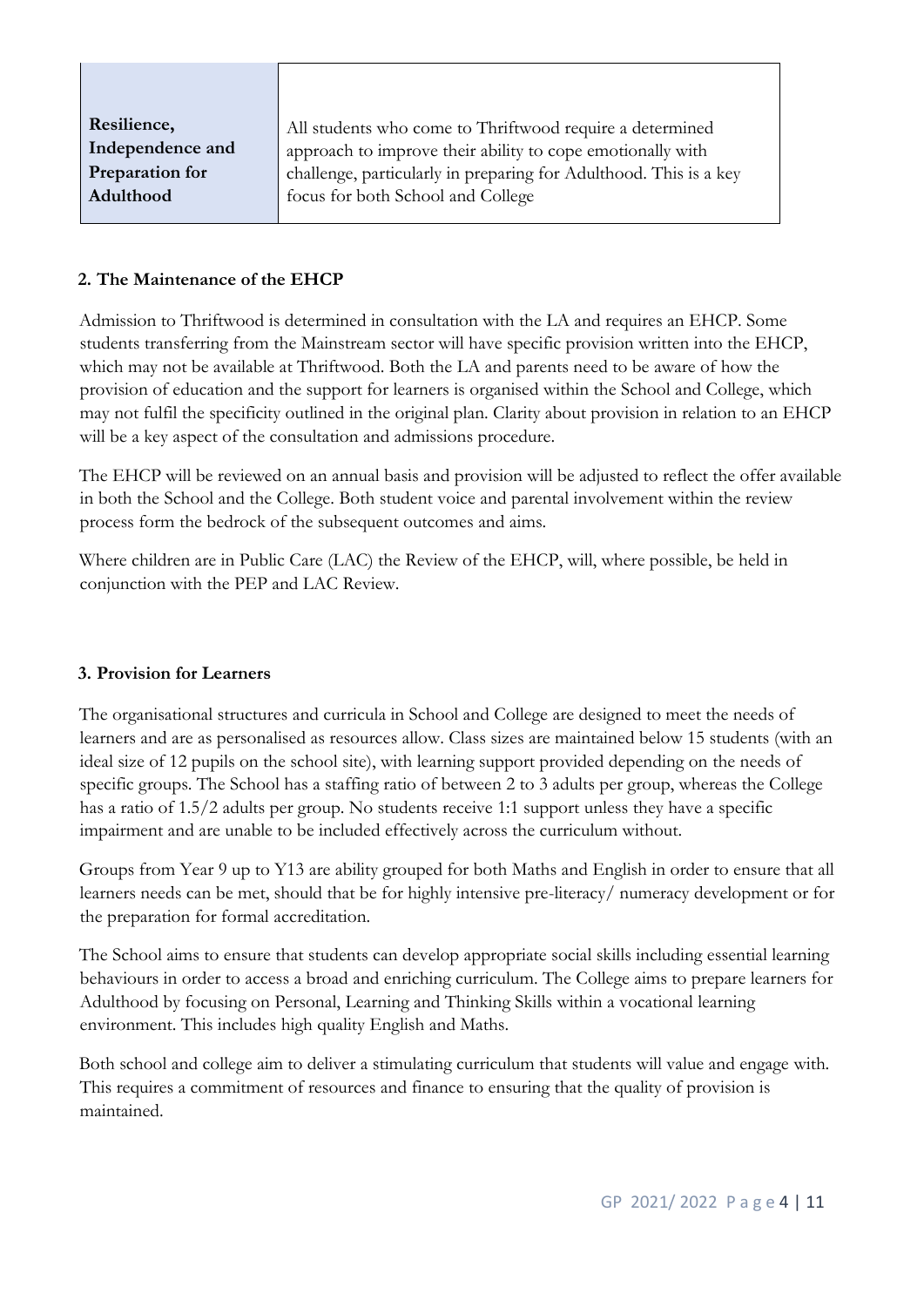The school commits funding to allow for small groups to engage in high quality activities such as, cooking, Forest School, Outdoor Learning, use of external providers for Art, Music, theatre companies and theatre trips and residential activity breaks.

The college commits funding to promote, high quality vocational learning, including Catering and Duke of Edinburgh Award Scheme. The promotion of maintaining robust mental health through sport and leisure activities including outdoor education.

Both school and college, have invested in the IT infrastructure and the maintenance of a high quality physical environment. Each site also has a Pupil Support and Family Engagement Manager, a sound Pastoral support structure and access to psychotherapy. A Music Therapist is employed using some PPG in order to support students and groups with emotional health needs.

Progress is monitored by leaders using two systems: -

School – PIVATs 5 – data is collected three times a year to assess development of learner's skills. College – CAS – A bespoke EXCEL based system measuring increments of progress across a range of subjects/areas of the curriculum.

Data from these systems is analysed by the Leadership team and reported to parents in a range of ways including parents' evenings, reviews of the EHCP and reports, termly for year 9, or at the end of the year. Data is also reported to the Academy Committee and the Board of Trustees at the SEAX Trust.

### **4. The Co-ordination of Provision for SEN within the Academy**

The Academy does not operate using a SENCO role but has a Pastoral Team that works directly with leaders to ensure that students needs are met. The Pastoral Team works directly with Parents and students and liaises with leaders to assess learners needs on a regular basis. In school this is called the SEN Panel and at College, the SMP – (Student Monitoring Panel). Both Panels assess learning, health and emotional needs using a traffic light system. Interventions are then determined by the presenting needs of individuals. Reviews of the Safeguarding concerns are also included in this process. Senior Leaders are members of the SEN and SMP panels.

## **5. Staff Training and Meeting Pupil Needs**

All leaders are qualified teachers

•

All staff have access to high quality CPD throughout the year regarding aspects of SEN provision

•

Specialists are in place who have training in: -

**O** ASC

 $\mathbf{o}$ 

Speech and Language

 $\mathbf{o}$ 

Zones of Regulation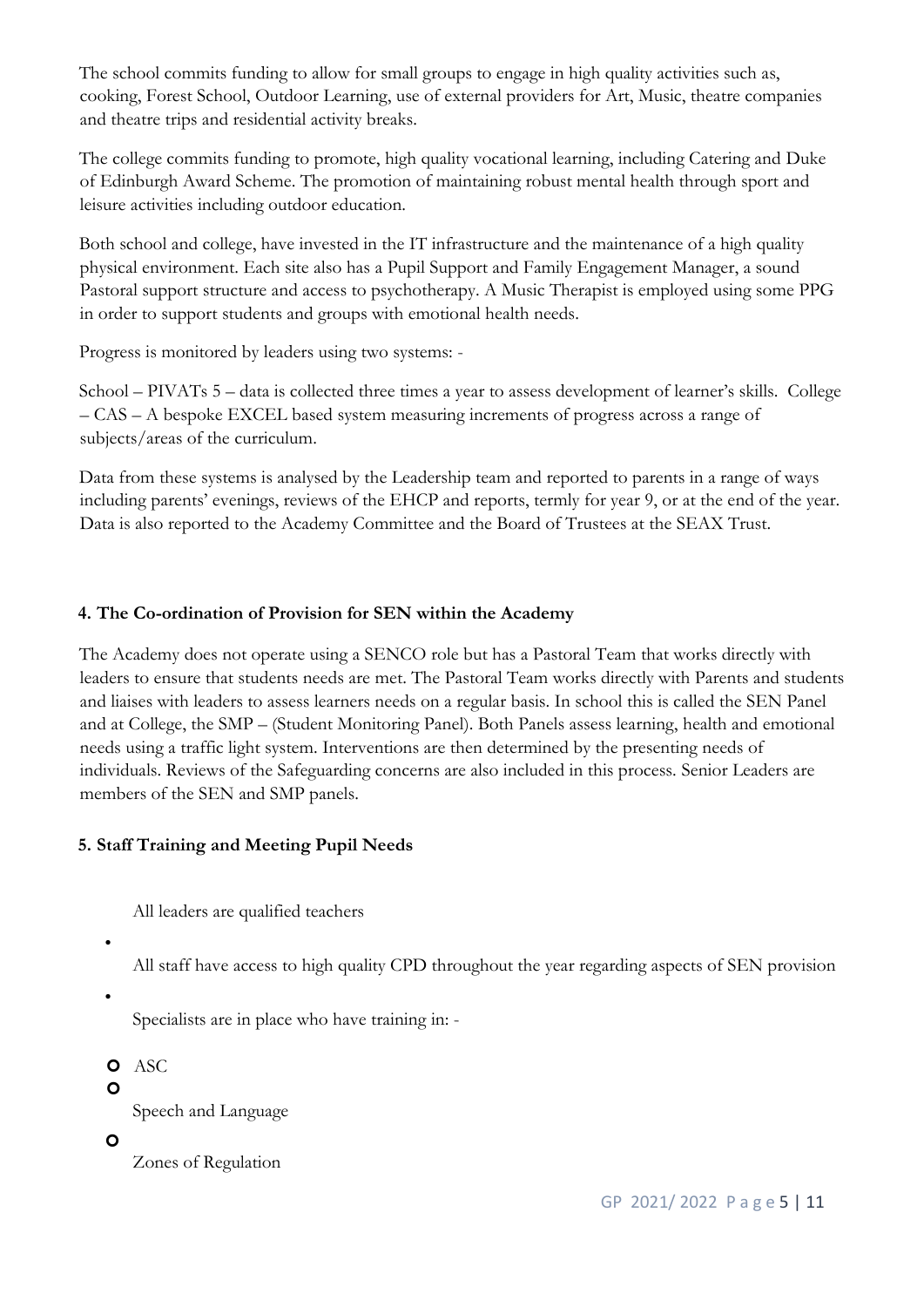```
\mathbf{o}Trauma Perceptive Practice
\mathbf{o}Psychotherapy 
\circForest School 
O PSC
HE
```
### **6. Deployment and Maintenance of Resources and Facilities**

It is a key function of special schools to ensure that students are not disadvantaged by their background, designated needs or their disabilities. Thriftwood aims to use resources to reduce the barriers to both inclusion and learning in order for students to participate effectively in a full life, where they are as autonomous as possible and have access to future leisure activities or employment. Thriftwood invests in: -

## $\mathbf{o}$

a high quality well maintained and stimulating environment for both students and staff

 $\mathbf{o}$ 

suitably trained staff and investment in further education opportunities for staff including leadership training

## $\mathbf{o}$

resources that are matched effectively to student needs

## $\Omega$

Sensory equipment

 $\mathbf{o}$ 

Sport and Healthy Living resources – outdoor gym, trampolines, bicycles, swimming sessions, residential trips, enrichment visits and outings

 $\mathbf{o}$ 

Suitable routes of accreditation

# $\mathbf{o}$

IT

## $\mathbf{o}$

External providers for training including Speech and Occupational Therapists

 $\mathbf{o}$ 

Psychotherapy, Music Therapy, Counselling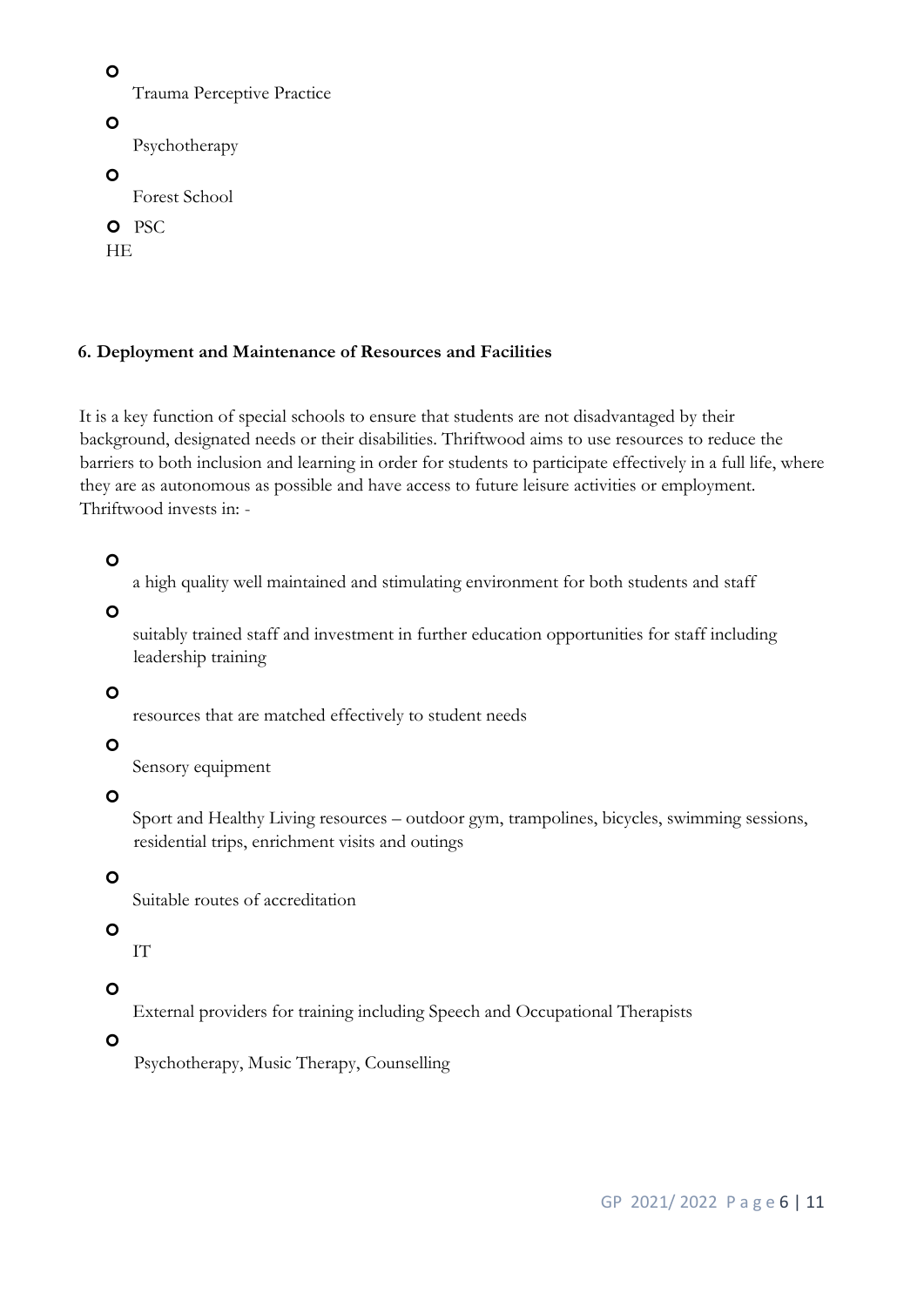### **Other sources of Information**

• Audited accounts

•

•

•

- PPG Expenditure Review 2020/21
- Academy Improvement Plan 2018/21 21/24

### **7. Parent/Carer Involvement**

Parents are invited to a range of events across both school and college. Our menu of events includes: -

- Parents Evenings three times a year
- Coffee Mornings
- Residential information sessions
- - Curriculum events/open events
	- Safeguarding events e.g. Online safety
- •

•

- Annual Reviews of the EHCP
- •
- Lunches/picnics
- •
- Presentation events
- •
- Productions/performances/assemblies

Parents are surveyed for their views as part of the reporting process on their child's progress.

Parents can communicate by email, by phone and have direct access to the School and College Pupil Support and Family Engagement Managers. Parents are free to make contact with staff members and the Headteachers and will be warmly received.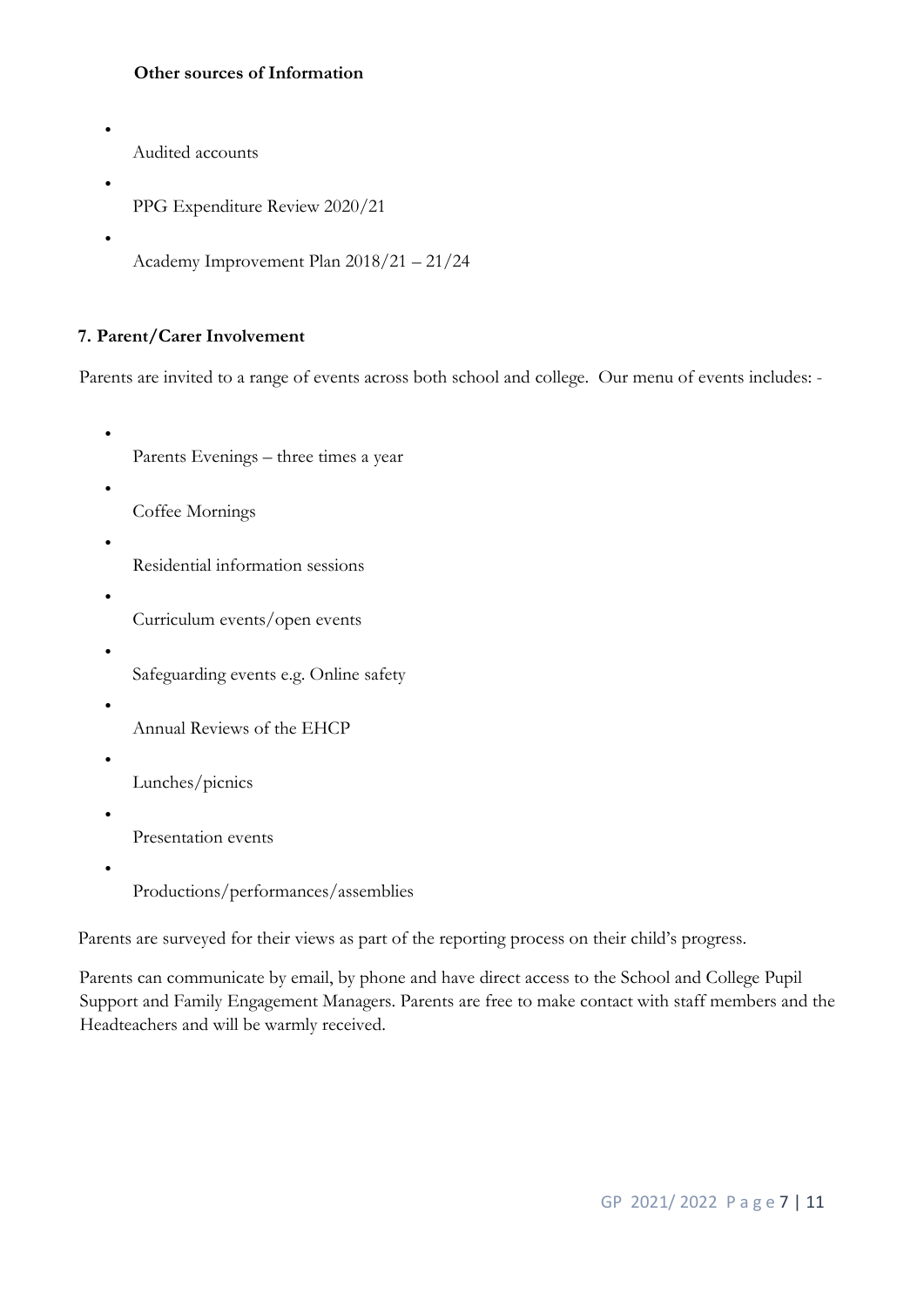### **8. Student Voice**

Both school and college maintain active Student Councils. Students are encouraged to participate in decision making and this is valued by all staff. Students feel invested and have strong views about the improvements that need to be made.

•

•

Students are surveyed regarding safety at school and college and are asked about Bullying and how any incidents are managed.

Special Interest events are held to obtain student views, recently Brexit and Environmental Issues.

•

•

•

•

•

The Codes of Conduct are regularly discussed with students.

### **9. Safeguarding**

Students at Thriftwood remain vulnerable to a range of safeguarding issues that the school and college are very aware of and both continually endeavour to inform and support students in managing these issues safely.

**Safety online** – students may be subject to bullying, harassment and potentially grooming during their time on line. Thriftwood aims to offer guidance throughout IT lessons, PSHCE and support from Pastoral Team members, in order to adopt 'savvy' approaches online. e.g. not giving personal details, blocking abusive texts, messages, understand how to report suspicious people online, being encouraged to share what they are doing with parents.

**Per on peer abuse** – Thriftwood recognises that learners with SEN have very confused views about sexual behaviours and can find themselves either as victims or perpetrators of sexual contact/sexualised interactions, or other abusive relationships practices. Thriftwood maintains a robust safeguarding system which is fully embedded in practice. This is underpinned by an open environment where aspects of the use of power and appropriate conduct are regularly aired in a non – punitive manner. The Pastoral Team and the SMP/SEN Panels are quick to respond to any potential issues.

**Grooming/Radicalisation –** students at Thriftwood, due to feelings of isolation, may be attracted to groups that offer forms of support or a sense of belonging. YouTube, messaging via apps including Snapchat, Instagram etc lead to ill-conceived views of friendship and personal worth. Students are encouraged to reflect on the difference between what is real and what is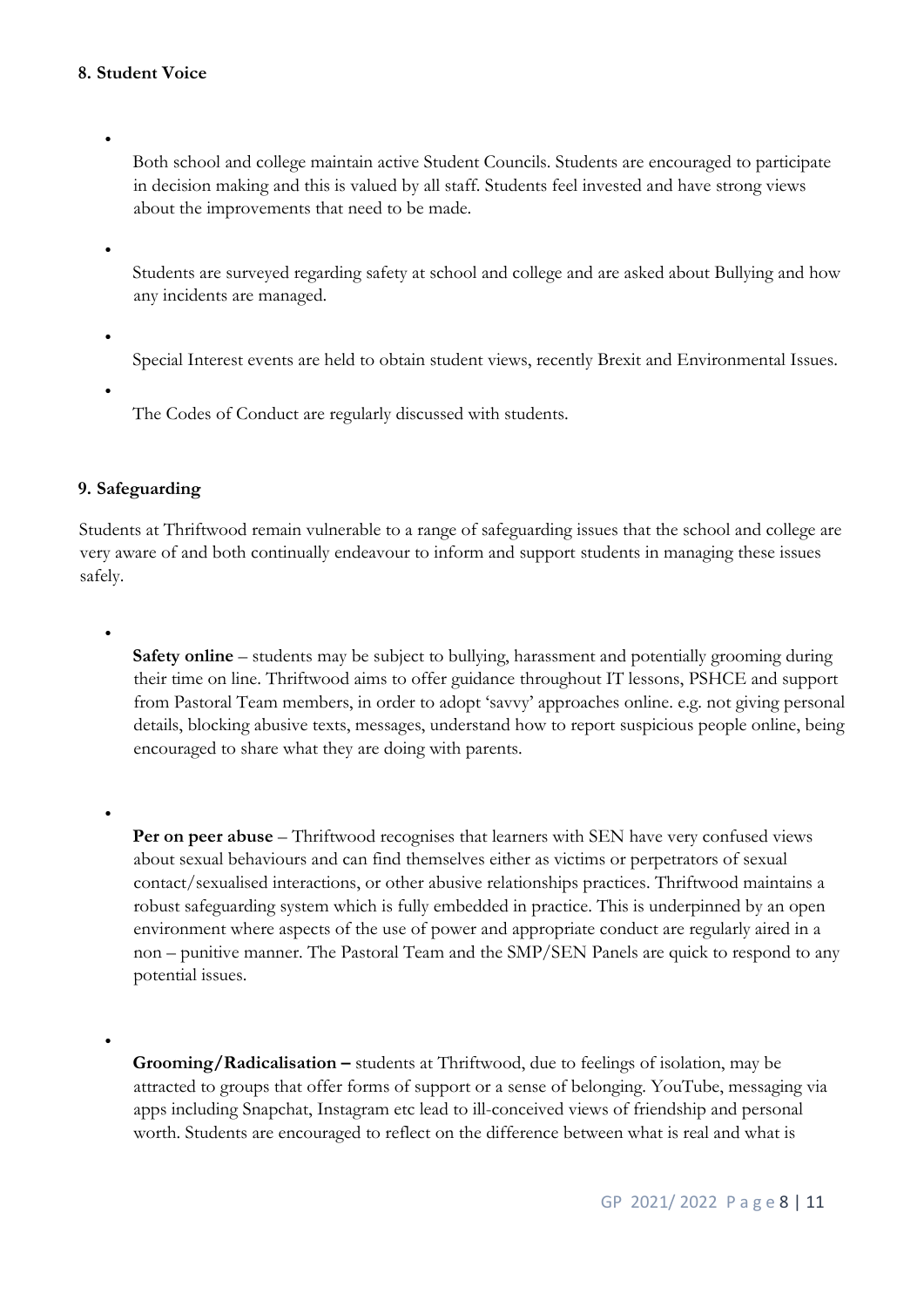perceived. Views are openly expressed without fear of being punished. Students are made aware of the safety nets for dealing with coercive situations and people.

### **10. Complaints Procedures**

Thriftwood aims to ensure that any issue or concern is dealt with promptly and any misunderstandings, errors or poor service are rectified to the satisfaction of those raising the concerns. However, if there is a complaint that cannot be rectified by informal means then a formal process will be actioned.

The Trust's Complaints Policy can be found on the Thriftwood Website, which guides the complainant through the process with the appropriate forms and contacts.

#### **11. Associated Support Services**

Thriftwood works closely with a range of external support services and professional bodies, these can be summarised as: -

```
Send Operation Services (SOS) – County Hall Chelmsford – www.essex.gov.uk
```
•

•

•

•

•

SENDIAS – Impartial support for Parents with the EHCP process -

**www.essexlocaloffer.org.uk** 

Speech and Language Therapy Services - **www.essexlocaloffer.org.uk**

EWMHS – Mental Health services – **www.nelft.nhs.uk/services-ewmhs**

ESCB – Safeguarding Services for Schools in Essex - **www.escb.co.uk** 

•

PfA – Preparation for Adulthood - **info@preparingforadulthood.org.uk** 

### **12. Preparation for Adulthood and Transition to other Providers**

Thriftwood aims to use the 'Preparation for Adulthood' approach across the school and college to ensure that students are able to make the transition from one phase to another with resilience and readiness. The recommendation for the approach is summarised in relation to the EHCP and how it should be used to facilitate the best outcomes for learners with SEN.

• The EHCP outcomes will need to be personalised and focused on the young person's aspirations, supporting as independent a life as possible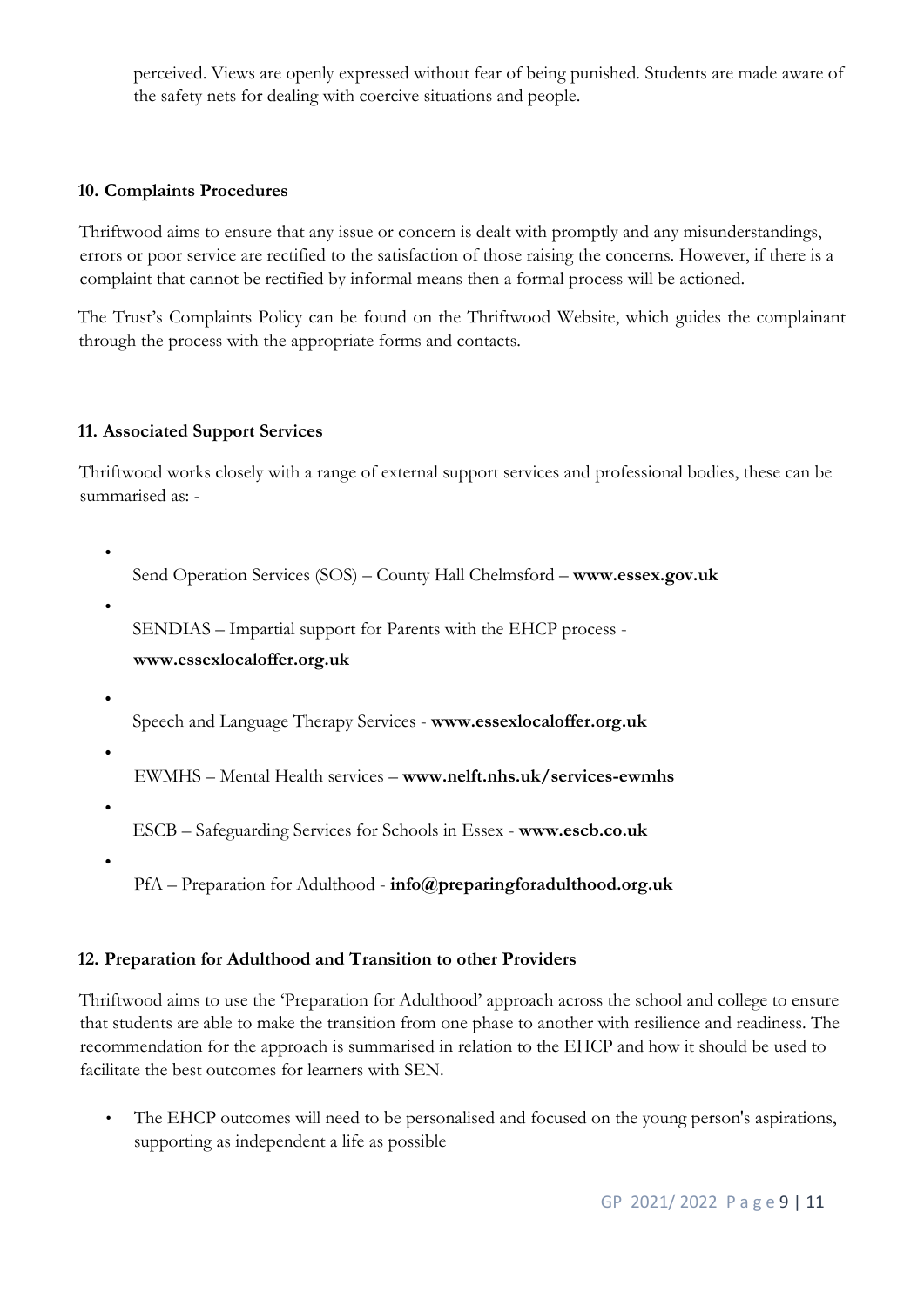- Children develop at different rates. For some young people, indicators included in early childhood may continue to be outcomes they are progressing toward as they get older. Therefore, it is important that each new age/stage continues to develop and build on the previous ones
- At review meetings, the parents and student should reflect on aspects at home, school and the community in order to set new aims and outcomes.
- The use of creative approaches to embed activities in the curriculum and in everyday activities outside of the classroom will motivate and encourage participation
- Families and school/college staff need to raise aspirations and expectations and encourage thinking from an early age about what the future might look like for children
- Promote a focus on outcomes that are transferable to the real world
- Local authorities should make sure they focus on the PfA outcomes in EHC plan reviews and make sure related information is covered in the Local Offer

The elements that are focused on for the PFA agenda are: -

# • **Employment** • **Independent Living** • **Community Inclusion** • **Health**

Parents will become familiar with new ways to address their child's progress in relation to better outcomes later in life. At each transition parents will be guided and supported in considering what needs to happen to make that transition successful.

The review of the EHCP will be crucial in this process. The main points of transition at Thriftwood are: -

# **Mainstream School – Thriftwood Thriftwood School – Thriftwood College Thriftwood College – Mainstream College (Post 18)**

Independent Guidance and Advice will be available to parents from Year 10 upwards in order to support learners in making the best choices for their next phase of life.

### 13. **The Local Offer Family Support and Community**

The Local Offer provides information and advice to help families find appropriate services or support, including information on voluntary and community services in Essex. Further information is also available on Thriftwood's website.

Parent support groups work with parents, carers and young people to offer advice, support and guidance on caring for a child or young person with disabilities.